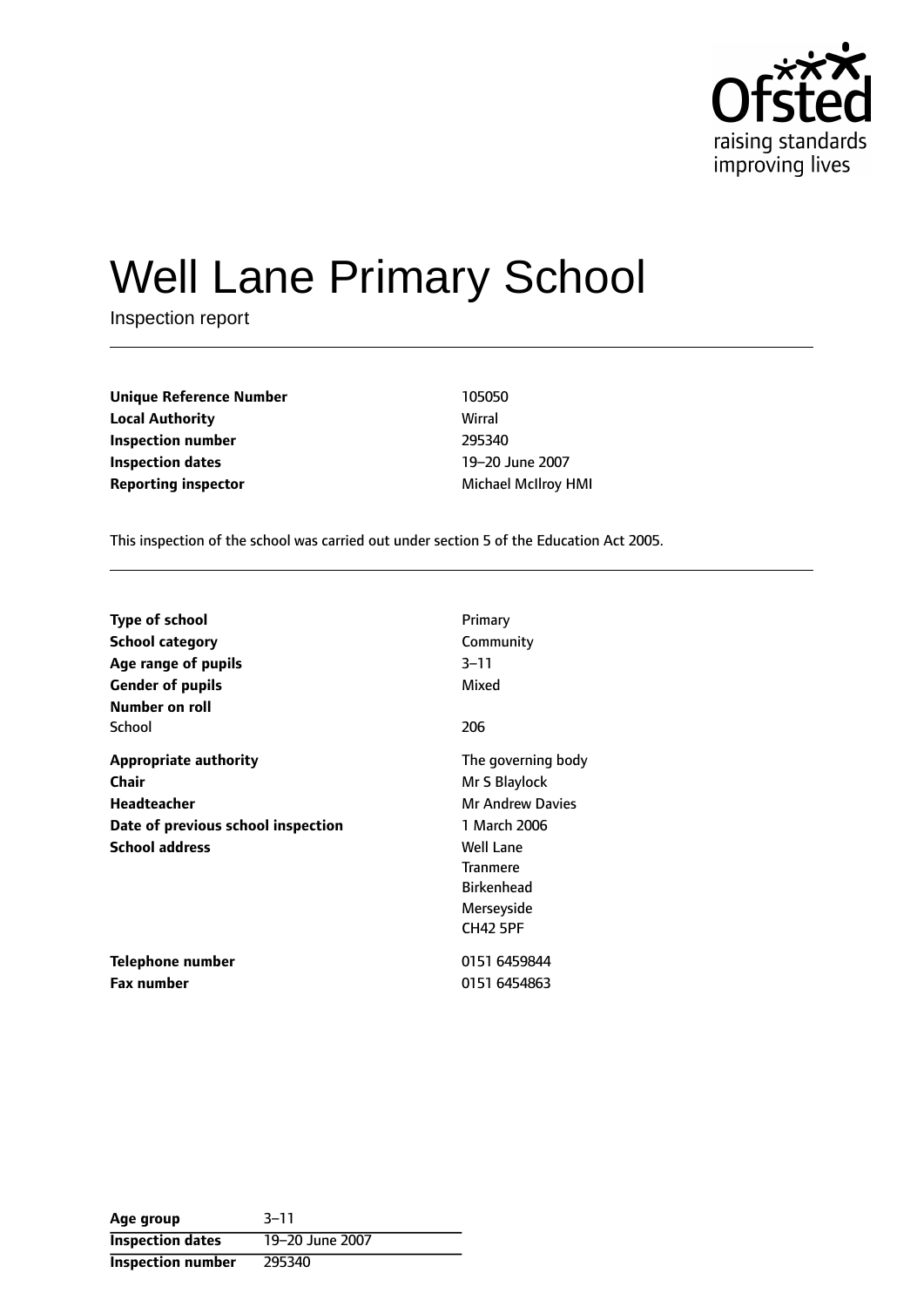.

This document may be reproduced in whole or in part for non-commercial educational purposes, provided that the information quoted is reproduced without adaptation and the source and date of publication are stated.

Further copies of this report are obtainable from the school. Under the Education Act 2005, the school must provide a copy of this report free of charge to certain categories of people. A charge not exceeding the full cost of reproduction may be made for any other copies supplied.

<sup>©</sup> Crown copyright 2007

Website: www.ofsted.gov.uk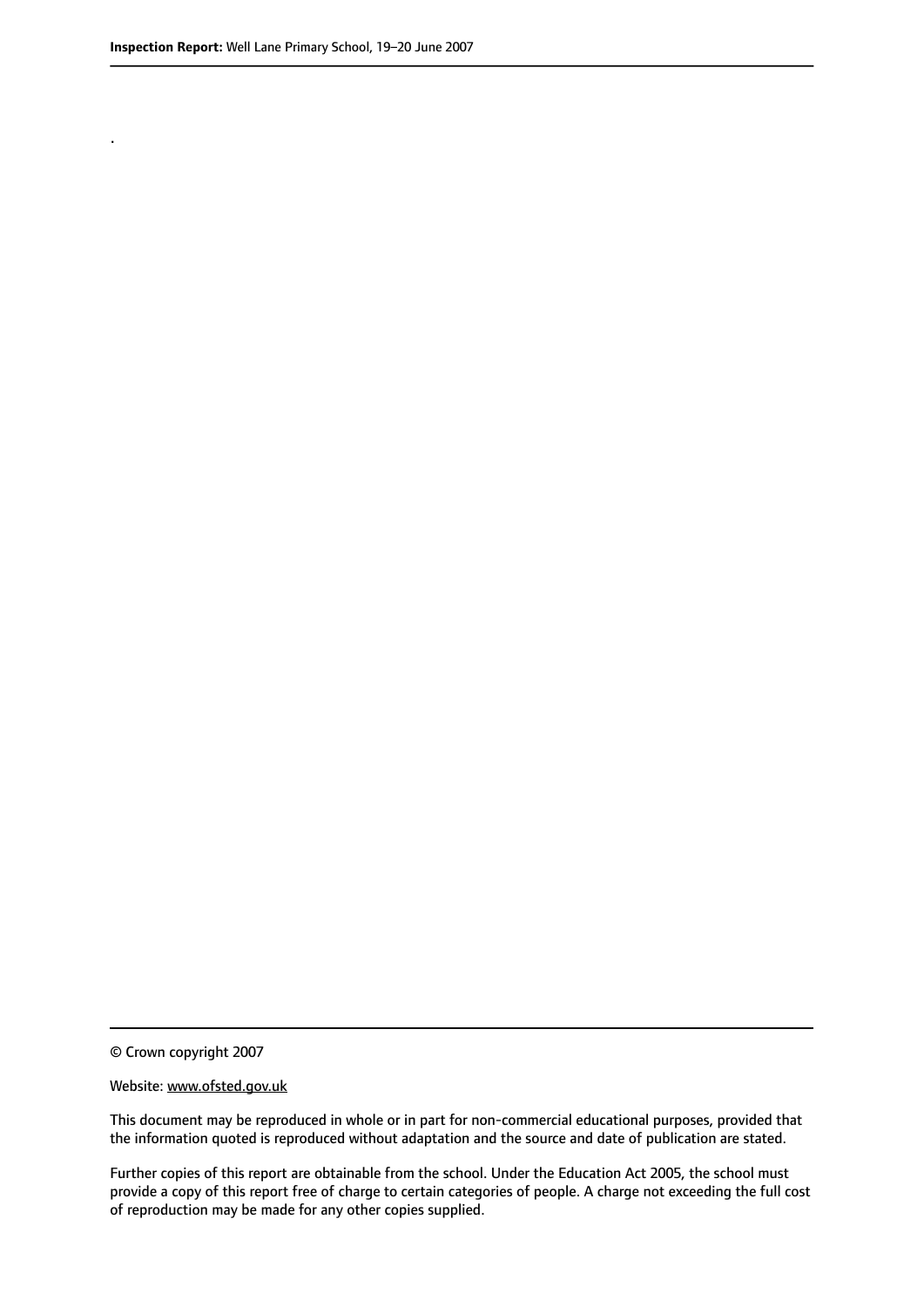### **Introduction**

The inspection was carried out by one of Her Majesty's Inspectors and one Additional Inspector.

#### **Description of the school**

The school is average in size and serves an area which experiences social and economic disadvantage that is three times the national average. Most pupils are White British. The proportion of pupils who have learning difficulties and/or disabilities is above average and a few have a statement of special educational needs. The proportion of pupils entitled to free school meals is more than four times the average.

#### **Key for inspection grades**

| Outstanding  |
|--------------|
| Good         |
| Satisfactory |
| Inadequate   |
|              |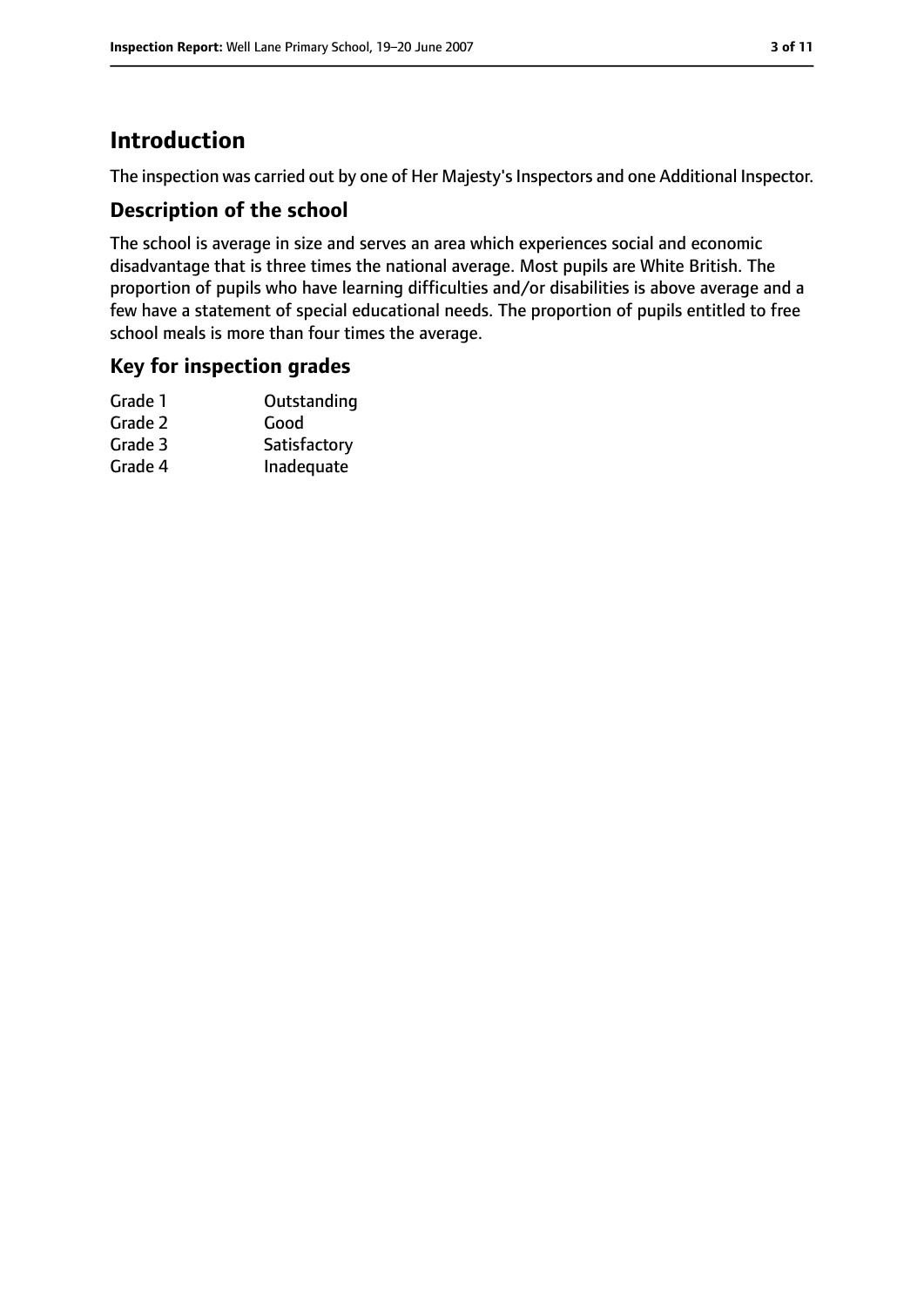### **Overall effectiveness of the school**

#### **Grade: 3**

In March 2006, the school was judged to require a notice to improve and asked to improve children's standards and achievements, the curriculum and attendance. In accordance with section 13 (5) of the Education Act 2005, HMCI is of the opinion that the school no longer requires significant improvement.

The school has tackled successfully the areas identified for improvement in the last inspection report. The curriculum has been developed and is now satisfactory. A new approach to more relevant topic work has captured the interest and enthusiasm of pupils and is beginning to meet their needs. A range of successful measures has been taken by the school with the help of its school council to improve attendance. This is now satisfactory. Standards of learning have also improved. The trend of declining scores in national tests at Key Stage 1 has been reversed. In the statutory assessments for pupils in Key Stage 2 in 2006, standards rose modestly in science but impressively in mathematics and English. Nonetheless, standards overall remain well below average. The school recognises this and is determined to raise the achievements of pupils.

Pupils' personal development and well-being are satisfactory. Pupils enjoy school and are polite and courteous to others and visitors. The headteacher's focus on improving behaviour has paid dividends. The behaviour of pupils is now good. The school cares well for its pupils. Vulnerable pupils and those with learning difficulties and/or disabilities are well supported and consequently make good progress in their learning. However, the academic guidance which pupils receive is underdeveloped and not all the more able pupils are as challenged as they could be.

Leadership and management are satisfactory overall. The headteacher, ably assisted by the deputy headteacher, provides sound leadership for the school. Despite some discontinuity in staffing, he has succeeded in moving the school forward. As well as addressing the areas for improvement identified in the last inspection report, he has developed a positive climate for learning at the school, which is enabling the long legacy of low standards to be tackled. The effective leadership of the Foundation Stage is reflected in the good provision which pupils enjoy in this key stage and the good progress which they make. The coordinator for special educational needs (SENCO) provides very good leadership for her area of responsibility. Subject management, however, is underdeveloped. Teaching and learning are satisfactory overall and some teaching is outstanding. Since the last inspection, weaknesses in teaching have been tackled and satisfactory progress has been made in improving the quality of teaching and learning. Expectations of what pupils can achieve have been raised. There is scope to provide more opportunities for staff to learn from the good practice of others.

Links with parents have also been developed. Parents who returned questionnaires are very supportive of the school's work. Governance is satisfactory. Governors are better informed about the school's work than previously. In the light of the improvements in behaviour, attendance and other areas identified in the last inspection report, the school is now providing satisfactory value for money. It is well placed to further raise the standards and achievement of pupils.

#### **What the school should do to improve further**

- Raise standards in all subjects.
- Share good practice in teaching and raise the proportion of consistently good teaching.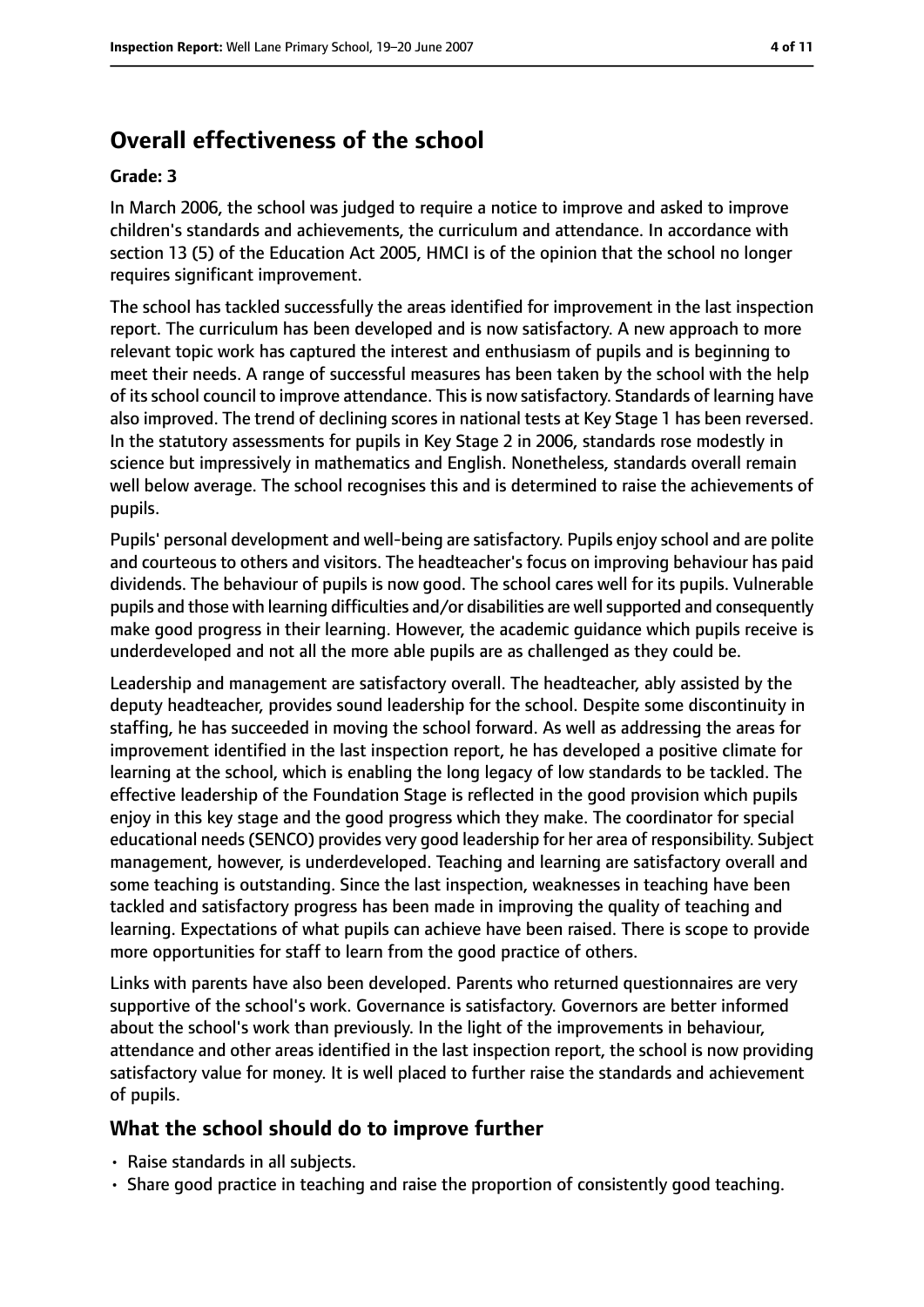- Strengthen management by developing the role of subject managers.
- Improve the academic guidance which pupils receive.

A small proportion of the schools whose overall effectiveness is judged satisfactory but which have areas of underperformance will receive a monitoring visit by an Ofsted inspector before their next section 5 inspection.

### **Achievement and standards**

#### **Grade: 3**

Pupils enter the school with levels of ability and skill that are well below average. Their language and personal skills are particularly weak. Good teaching ensures that they make good progress in the Foundation Stage, especially in their personal and social development. However, due to their low starting point, a large majority of pupils enter Key Stage 1 with standards that are below what is expected nationally for their age group.

In the Key Stage 1 national assessments in 2006, the standards achieved by pupils were well below average in reading, writing and mathematics. The most recent assessments carried out by the school show that this trend has been reversed and that standards, whilst remaining below average, are rising, particularly in writing. Current pupils are making satisfactory progress. In the 2006 national tests for Key Stage 2, standards rose in the three core subjects of English, mathematics and science. Substantial gains were made in mathematics and English. Inspection evidence indicates that current pupils in Key Stage 2 are making good progress. Nonetheless, standards overall remain well below average. Pupils with learning difficulties and/or disabilities make good progress in their learning, as do the small group of vulnerable pupils. This is due to the good guidance and support which they receive. The more able pupils make satisfactory progress.

### **Personal development and well-being**

#### **Grade: 3**

The spiritual, moral, social and cultural development of pupils is satisfactory. Pupils are proud of their school. They are enthusiastic and most work hard. They enjoy school. Pupils understand how to keep healthy. Behaviour is good, both in lessons and around the school. Consequently, pupils feel safe and report that there is very little bullying. They know who to turn to if they need help or have worries. Pupils have good opportunities to exercise responsibility as play leaders, lunchtime monitors and as school councillors. The school council has been instrumental in bringing about changes in school life. For example, it successfully asked for extra games equipment for use at playtimes. Attendance has risen and is now satisfactory. The school, and particularly its home-school link officer, has worked hard to raise attendance through a variety of effective strategies, including working closely with the school council. Pupils make a satisfactory contribution to the wider community. Although pupils have opportunities to be involved in mini-enterprises, such as the 'holiday show topic' project, the school's low standards of literacy and numeracy do not yet enable pupils adequately to develop the skills that will promote their future economic well-being.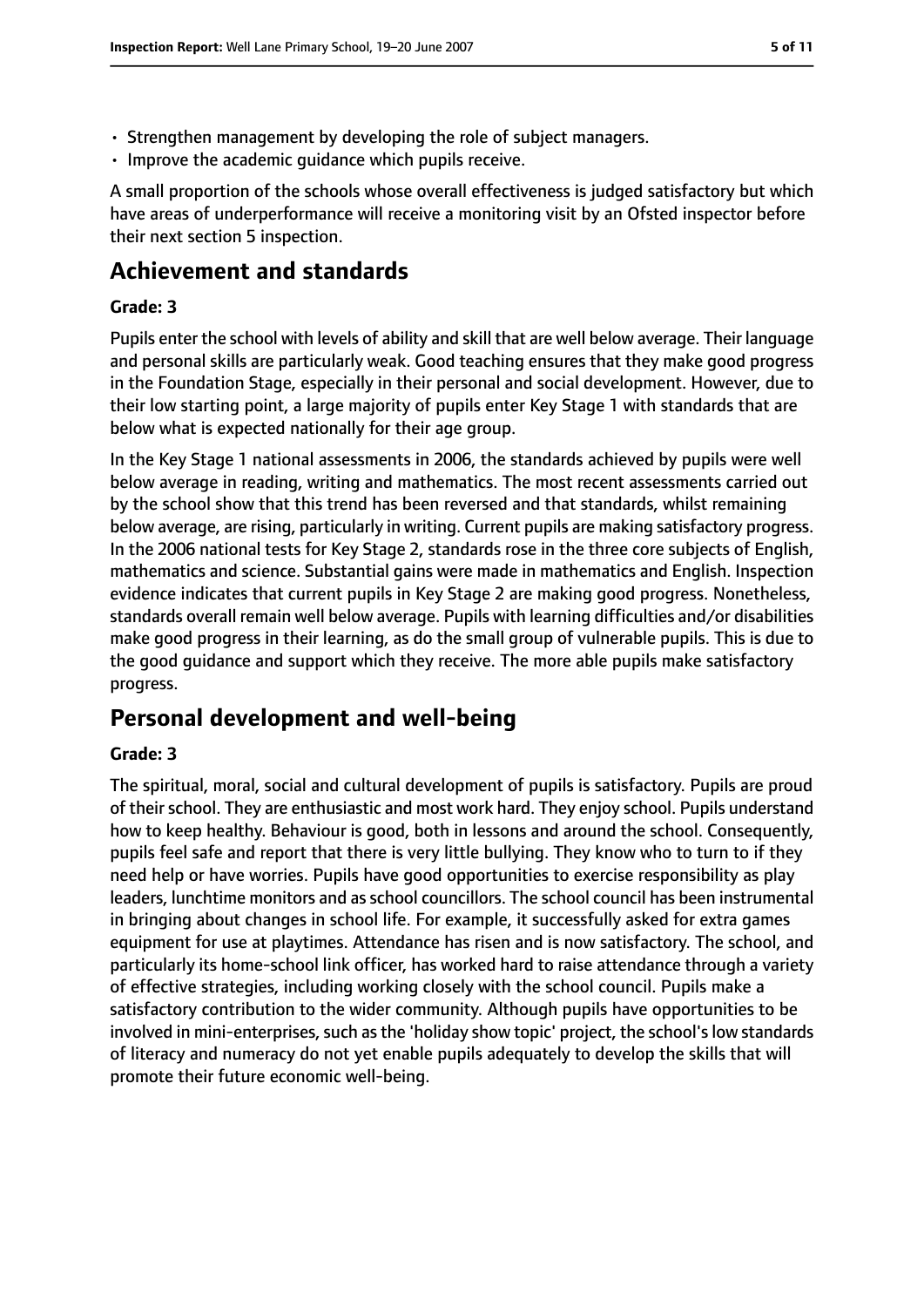### **Quality of provision**

#### **Teaching and learning**

#### **Grade: 3**

Teaching is satisfactory overall and some of it is outstanding. Relationships between learners and adults are good. As a result, pupils behave well, thoroughly enjoy lessons and have positive attitudes to their work. They work well together when asked to do so. Teaching assistants provide good support for pupils, including those with learning difficulties and/or disabilities. The subject knowledge of teachers is good and, where teaching is most effective, it is well used to set challenging targets and to pose questions which make children think hard. For example, in an outstanding lesson in the Foundation Stage, pupils' learning was reinforced through constant questioning about their letter sounds. Good teaching is also characterised by a varied range of learning activities, conscientious planning and good use of questioning. Where teaching is adequate, lessons lack rigour, time is not always well used and planning is less detailed. The pace of learning is also slower and opportunities for pupils to consider and to reflect on their own development of language skills are missed. Some work does not stretch the more able pupils enough.

#### **Curriculum and other activities**

#### **Grade: 3**

Improvements made to the curriculum mean that it is now satisfactory. There is an appropriate focus on literacy and numeracy and additional sessions for reading have been introduced. A new scheme has been introduced to teach history, science, geography, art, music and technology in greater depth. Topics such as 'chocolate' and 'the holiday show' have captured the interest of pupils. The increased relevance of these new topics to pupils' lives is helping to improve learners' communication and problem-solving skills which can then be applied in other subjects. In some classes, this new approach has offered good opportunities for pupils to extend their writing skills. The curriculum is enriched through a wide range of extra-curricular activities such as football, netball and musical tuition. Some pupils have opportunities to learn French. There are a number of educational visits, such as a recent farm trip, which are linked to the new topics. Older pupils have the opportunity to take part in a residential activity. Some additional support has been provided for pupils in Year 6 who have fallen behind in their learning. However, few opportunities exist for the more able pupils to be challenged.

#### **Care, guidance and support**

#### **Grade: 3**

The school takes good care of its pupils. Arrangements for health and safety, including child protection procedures, work well. The school provides good support for pupils with learning difficulties and/or disabilities, vulnerable pupils and those with emotional and behavioural difficulties. There are effective induction arrangements for new pupils and satisfactory links with secondary schools. Good links exist with outside agencies, including with a local authority unit which offers advice on improving behaviour. The home-school link officer is effectively deployed, for example, in making sure that more pupils come to school on time and understand the importance of this. Parents and carers are welcomed into the school and are strongly encouraged to become involved in their children's education. Homework is set regularly, but there is scope to increase the amount which is given to older pupils. The academic progress of pupils is satisfactorily tracked and used by the school to identify underachievement. This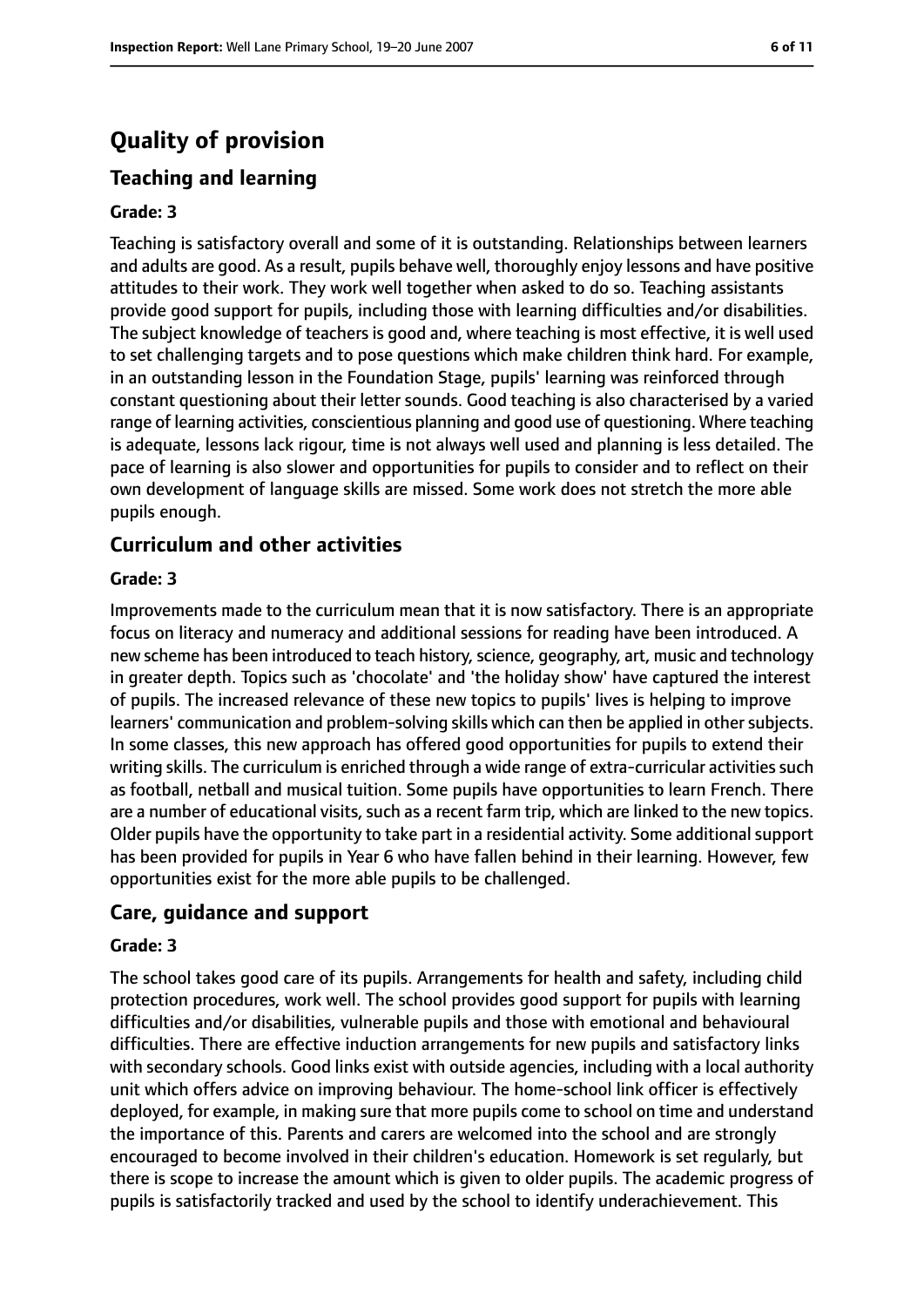information is increasingly being used by teachers to inform their planning. Pupils are aware of targets for academic improvement, although not all know the level they are aiming at. Marking is satisfactory, but not enough of it informs pupils of the next steps they must take in order to improve their work.

### **Leadership and management**

#### **Grade: 3**

Leadership and management are satisfactory. The headteacher has provided sound leadership for the school. Progress has been made in the areas identified for improvement at the last inspection, most notably in raising attendance and developing the curriculum. He has ensured the school has continued to improve, despite some discontinuity in staffing. Changes made to the school's environment and pupils' behaviour have helped to develop a good climate for learning. The school's self-evaluation is broadly accurate and the headteacher has a satisfactory view of the school's strengths and weaknesses. The school improvement plan is adequate and is evaluated regularly. There is scope for it to contain more detail about how attainment in the core subjects and in key stages can be raised.

The school has drawn heavily on a nationally funded programme designed to raise standards. As a result, useful assessment and tracking procedures have been introduced. This data has been used well recently to identify 'target groups' of pupils who are underachieving. Performance management procedures are in place, but do not yet fully exploit new assessment data. Weaknesses in teaching have been tackled satisfactorily and some initiatives have been taken to spread existing good practice within the school. Pupils' work and teachers' planning are checked and feedback is given to staff. Teaching is monitored regularly in collaboration with officers from the local authority. Although standards in Key Stage 2 rose last year, not all of the school's targets were met.

The SENCO provides very good leadership for her area. The Foundation Stage is well led and provision is good for this key stage. Subject management is satisfactory. Managers of the core subjects have a sound overview of their areas, but their role in promoting improvement in their subjects is underdeveloped. The school has recognised this and is drawing on the resources of the local authority to provide training for some managers. Governance is satisfactory. As well as being supportive of the headteacher, governors are providing more challenge to the school leadership. Governors are better informed about the school's work. Several have visited the school to observe lessons and to meet with subject managers. Finances are carefully administered. Parents are kept informed of the school's work through regular parents' meetings and newsletters. Links with parents have been strengthened through a number of family learning courses which the school hosts. Parents who returned questionnaires are very supportive of the school's work. Given the improvements made in the curriculum, attendance and in raising standards, the school has satisfactory capacity to improve.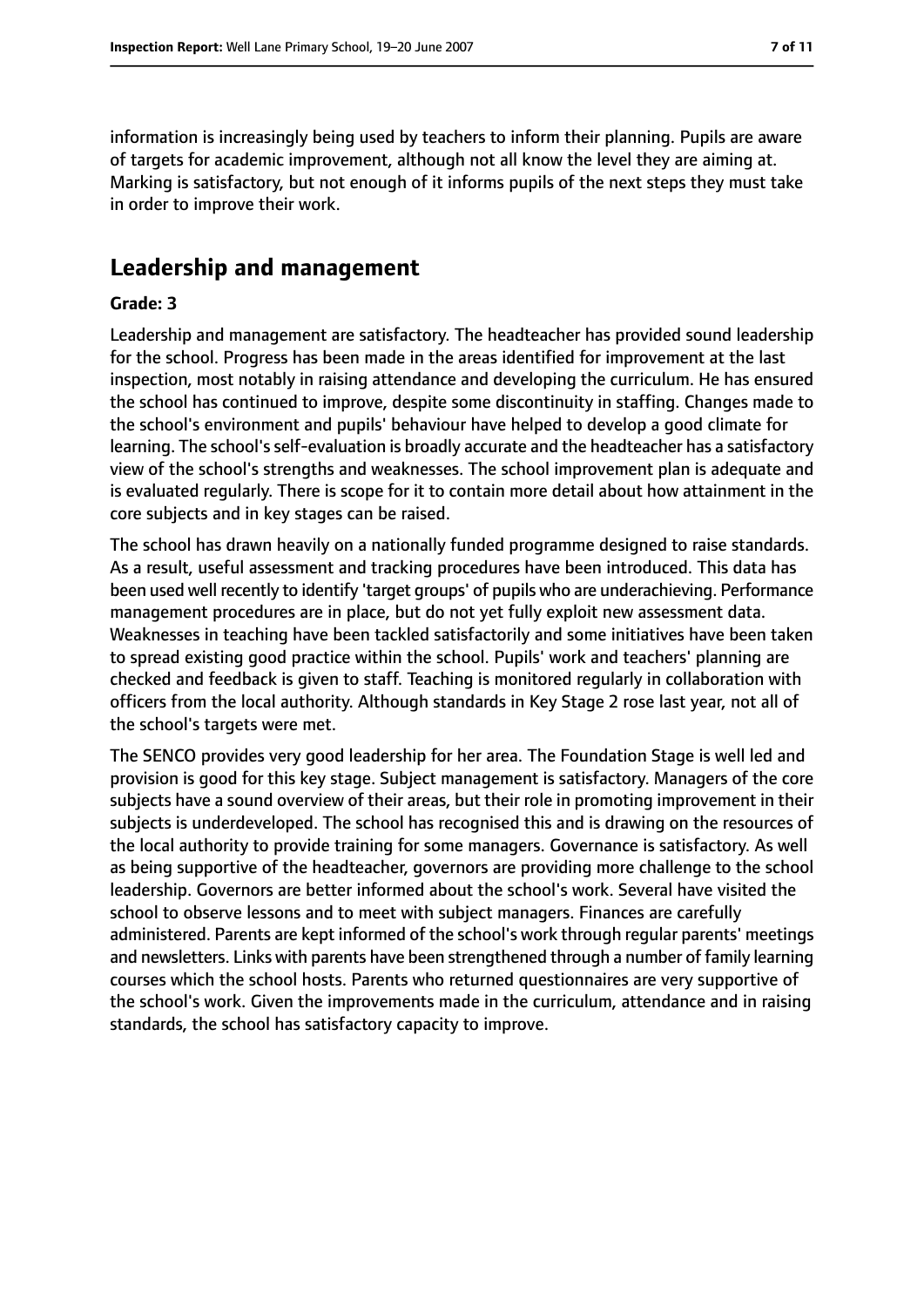**Any complaints about the inspection or the report should be made following the procedures set out in the guidance 'Complaints about school inspection', which is available from Ofsted's website: www.ofsted.gov.uk.**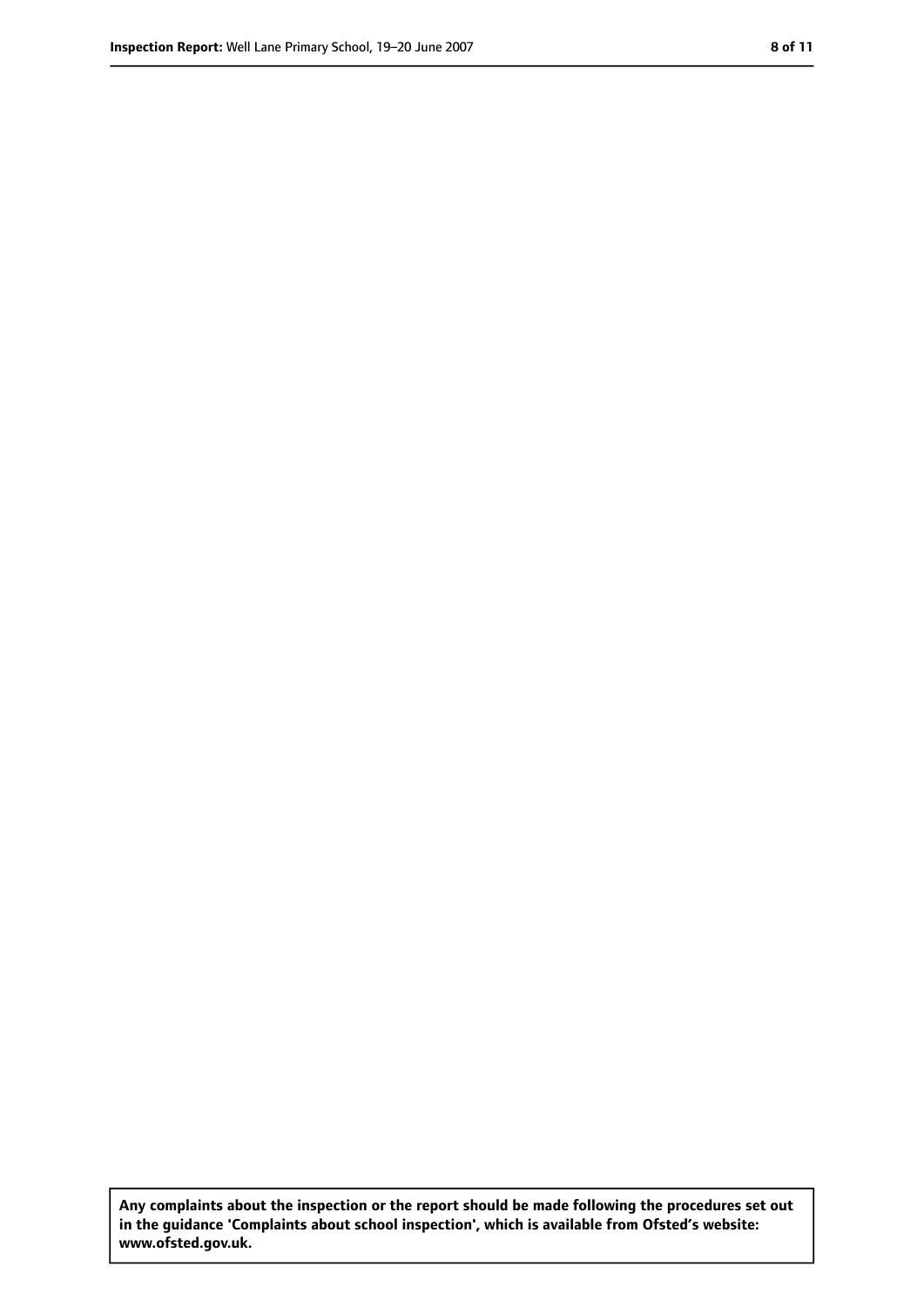#### **Annex A**

## **Inspection judgements**

| Key to judgements: grade 1 is outstanding, grade 2 good, grade 3 satisfactory, and grade 4 | School         |
|--------------------------------------------------------------------------------------------|----------------|
| inadeauate                                                                                 | <b>Overall</b> |

#### **Overall effectiveness**

| How effective, efficient and inclusive is the provision of education, integrated<br>care and any extended services in meeting the needs of learners? |     |
|------------------------------------------------------------------------------------------------------------------------------------------------------|-----|
| How well does the school work in partnership with others to promote learners'<br>well-being?                                                         |     |
| The quality and standards in the Foundation Stage                                                                                                    |     |
| The effectiveness of the school's self-evaluation                                                                                                    |     |
| The capacity to make any necessary improvements                                                                                                      |     |
| Effective steps have been taken to promote improvement since the last<br>inspection                                                                  | Yes |

#### **Achievement and standards**

| How well do learners achieve?                                                                               |  |
|-------------------------------------------------------------------------------------------------------------|--|
| The standards <sup>1</sup> reached by learners                                                              |  |
| How well learners make progress, taking account of any significant variations between<br>groups of learners |  |
| How well learners with learning difficulties and disabilities make progress                                 |  |

#### **Personal development and well-being**

| How good is the overall personal development and well-being of the<br>learners?                                  |   |
|------------------------------------------------------------------------------------------------------------------|---|
| The extent of learners' spiritual, moral, social and cultural development                                        |   |
| The behaviour of learners                                                                                        |   |
| The attendance of learners                                                                                       |   |
| How well learners enjoy their education                                                                          |   |
| The extent to which learners adopt safe practices                                                                |   |
| The extent to which learners adopt healthy lifestyles                                                            |   |
| The extent to which learners make a positive contribution to the community                                       |   |
| How well learners develop workplace and other skills that will contribute to<br>their future economic well-being | 4 |

#### **The quality of provision**

| How effective are teaching and learning in meeting the full range of the<br>learners' needs?          |  |
|-------------------------------------------------------------------------------------------------------|--|
| How well do the curriculum and other activities meet the range of needs<br>and interests of learners? |  |
| How well are learners cared for, quided and supported?                                                |  |

 $^1$  Grade 1 - Exceptionally and consistently high; Grade 2 - Generally above average with none significantly below average; Grade 3 - Broadly average to below average; Grade 4 - Exceptionally low.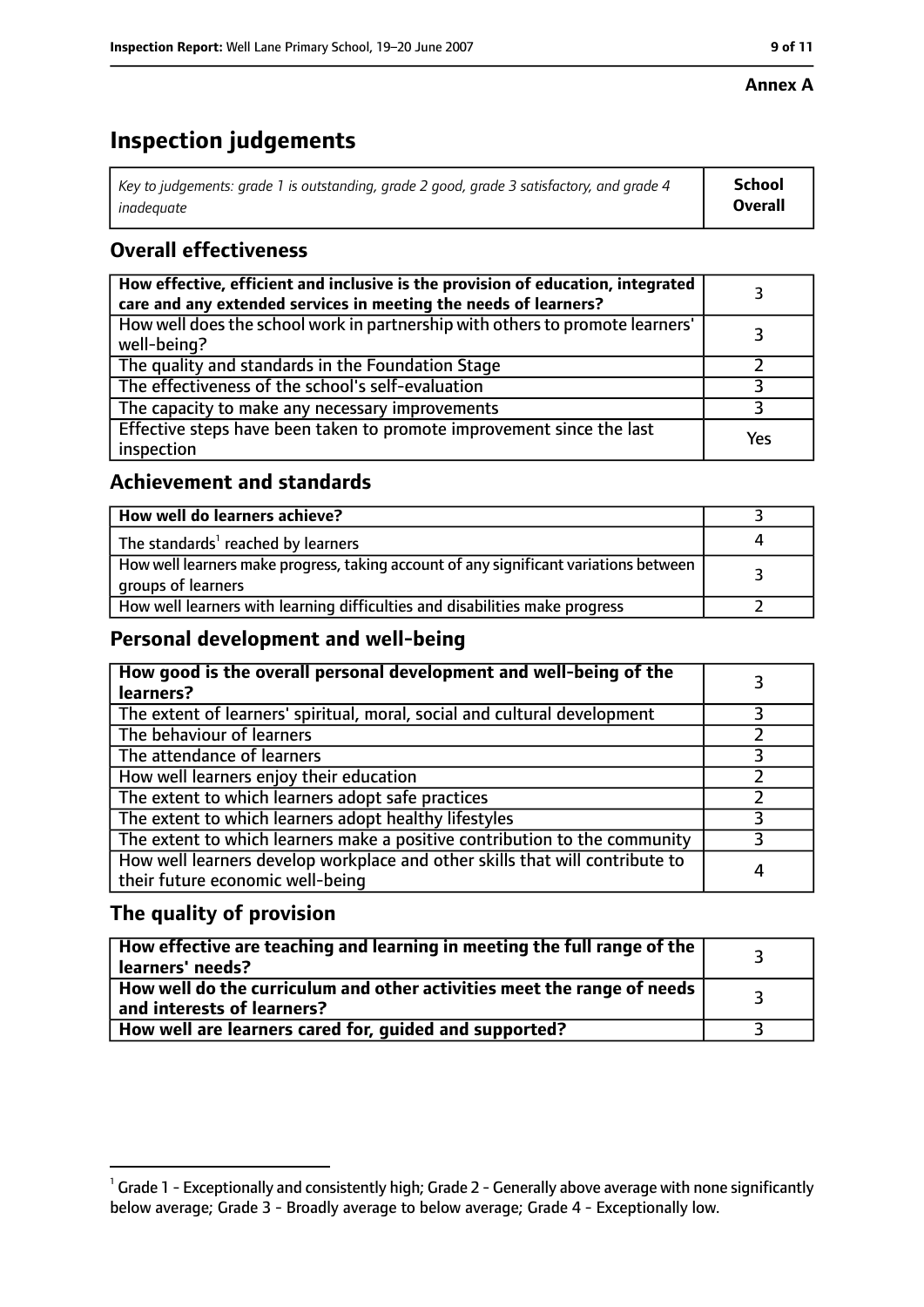### **Leadership and management**

| How effective are leadership and management in raising achievement<br>and supporting all learners?                                              | 3         |
|-------------------------------------------------------------------------------------------------------------------------------------------------|-----------|
| How effectively leaders and managers at all levels set clear direction leading<br>to improvement and promote high quality of care and education |           |
| How effectively performance is monitored, evaluated and improved to meet<br>challenging targets                                                 | 3         |
| How well equality of opportunity is promoted and discrimination tackled so<br>that all learners achieve as well as they can                     | 3         |
| How effectively and efficiently resources, including staff, are deployed to<br>achieve value for money                                          | 3         |
| The extent to which governors and other supervisory boards discharge their<br>responsibilities                                                  | 3         |
| Do procedures for safequarding learners meet current government<br>requirements?                                                                | Yes       |
| Does this school require special measures?                                                                                                      | <b>No</b> |
| Does this school require a notice to improve?                                                                                                   | Nο        |